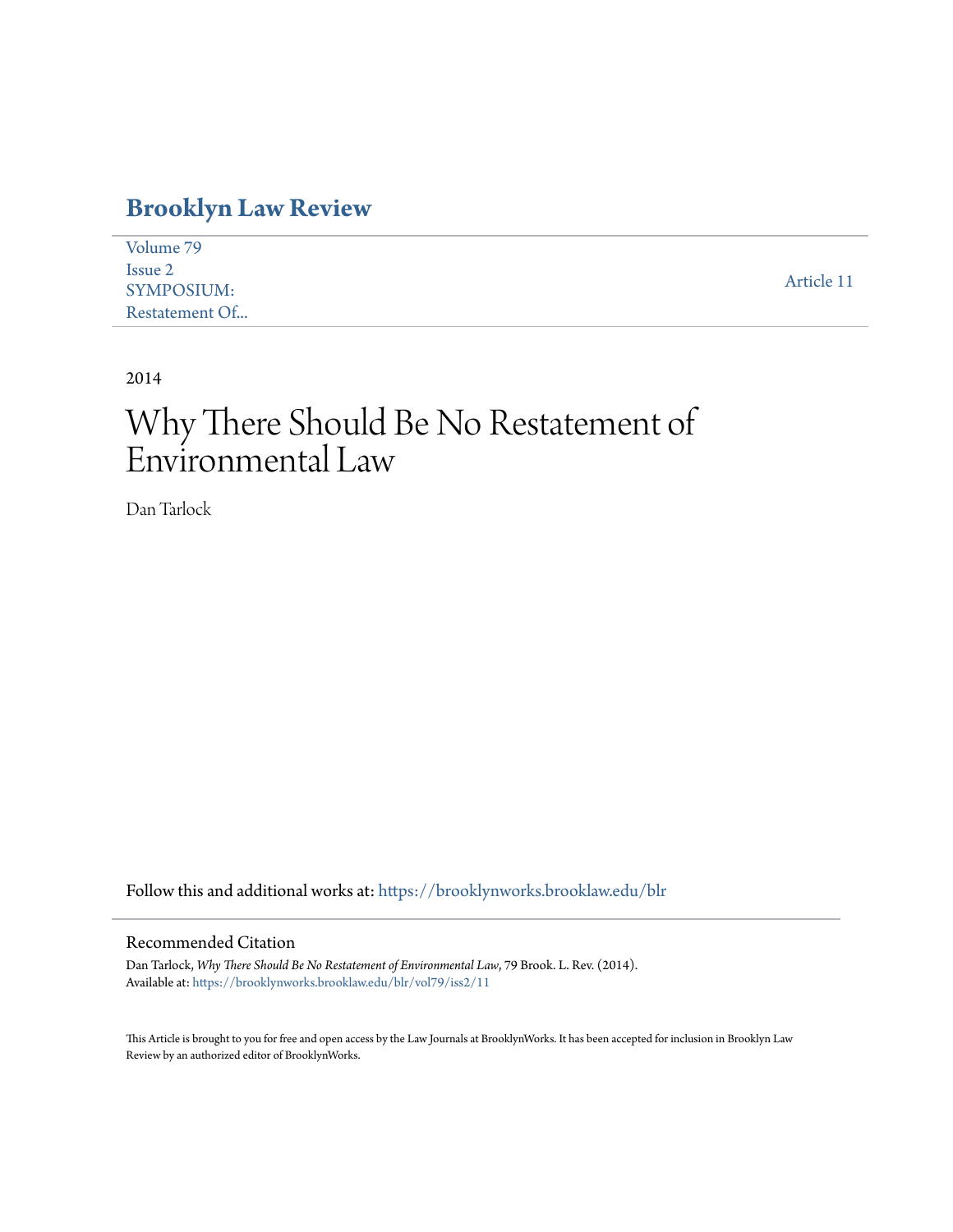# Why There Should Be No Restatement of Environmental Law

## *Dan Tarlock*†

#### **INTRODUCTION**

There is no Restatement (First, Second, Third, or Fourth) of Environmental Law. Until 2012, the American Law Institute (ALI) had never considered preparing one or even considered an alternative such as a model act or white paper.1 Should the ALI consider the preparation of a *Restatement of Environmental Law*? The easy answer is why not? Environmental degradation continues throughout the world and in the United States. The law-driven project of rolling back pollution (including greenhouse gases), reducing the risks of exposure to toxic substances that threaten the health of humans and ecosystems, and conserving biodiversity remains an important work in progress. Environmental law is a relatively new but already well-established and important practice area and academic specialty. Since the first modern environmental law case was decided in 1965,<sup>2</sup> there have been several thousand environmental

 <sup>†</sup> A.B. 1962, LL.B. 1965, Stanford University. Distinguished Professor of Law, Chicago-Kent College of Law and elected member American Law Institute. This paper was originally presented at the Brooklyn Law School Symposium, *Restatement of . . .* , organized by Professor Anita Bernstein. The paper benefitted greatly from the opportunity to hear a wide range of perspectives on the ALI and the Restatement process. 1 In 2012, a group of environmental scholars asked the ALI to consider two

non-statement projects, a "Project or Report to summarize key principles of underlying environmental impact analysis," and a similar undertaking on environmental enforcement. Memorandum from Dean Irma Russell et al. to the Honorable Lee Rosenthal and Professor Lance Liebman, Proposal for Project on Environmental Law (Oct. 3, 2012) (on file with author). The proposal illustrates the extent to which the ALI is using other means short of a full Restatement to reflect important new legal developments. Nothing in this article addresses the merits of ALI projects short of a full Restatement of environmental law.<br><sup>2</sup> Modern environmental law began with the Second Circuit's opinion in

Scenic Hudson Pres. Conf. v. Fed. Power Comm'n, 354 F.2d 608 (2d Cir. 1965), *cert. denied*, 384 U.S. 941 (1966). For the first time, a court reversed an administrative decision, a Federal Power Commission license, because the agency had not fulfilled its "affirmative burden" to consider the environmental impacts of the project and alternative sources of energy. *Id.* at 620.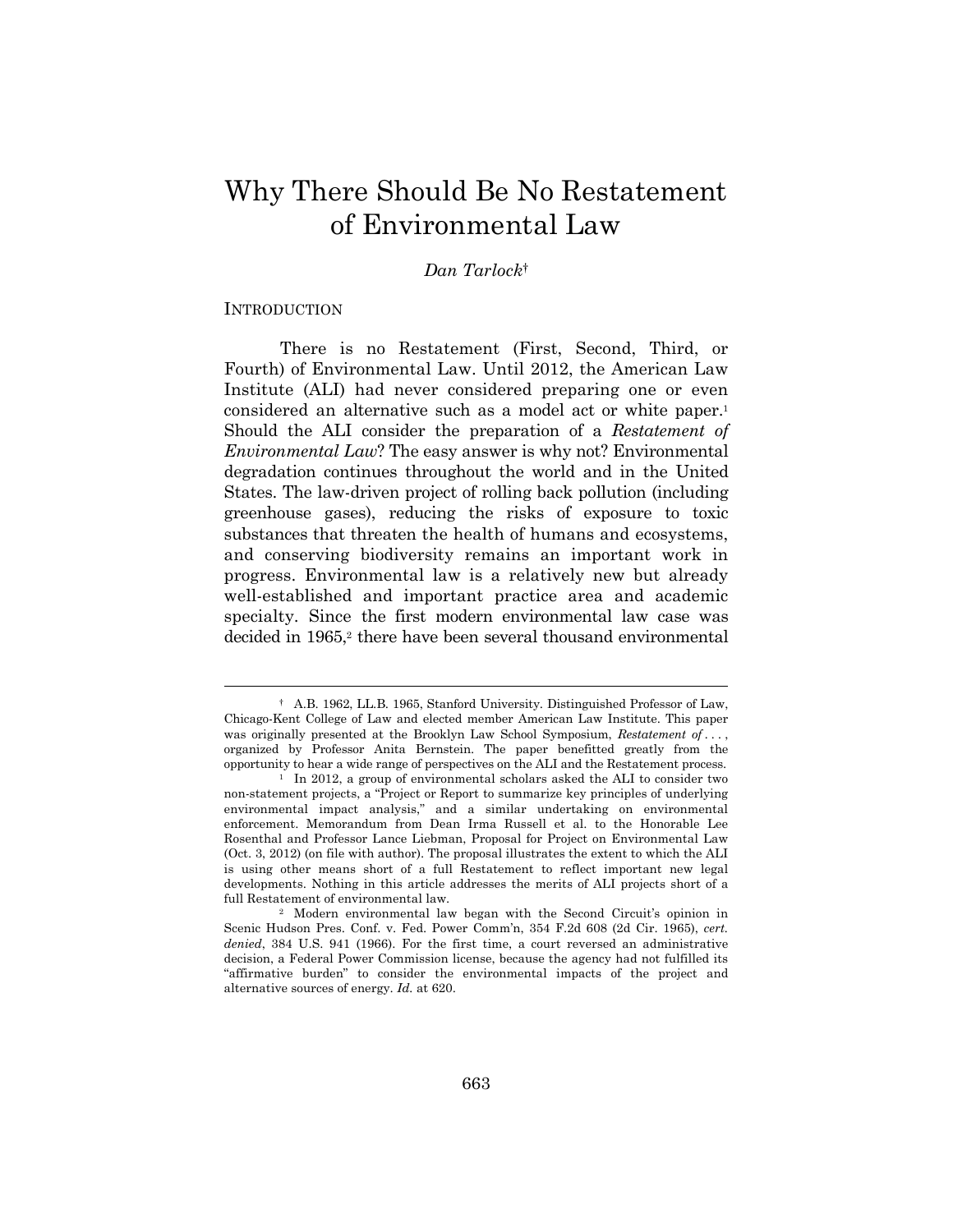law judicial opinions.3 The subject is also supported by a strong academic community—even at Harvard<sup>4</sup>—that has strong ideas about its direction.5

This article examines several possible explanations for the ALI's historic lack of interest in a *Restatement of Environmental Law* and whether the Institute should consider the preparation of a *Restatement of Environmental Law*. It concludes that there are no insurmountable barriers to the preparation of a Restatement, but that the ALI should not do so because environmental law needs to be reimagined, not restated. The argument proceeds in two parts. Part I examines a set of objections based on the subject's newness, non-common law basis, positive nature, and the politically charged and contested, sorry state of contemporary environmental law.6 In brief, environmental law is neither a common law subject nor does it have a set of core substitute principles. However, the lack of traditional subject matter poses no insurmountable barriers to the preparation of a Restatement. Nonetheless, Part II argues that the ALI should not attempt a *Restatement of Environmental Law* because the subject is too far from the Institute's core mission of restating, cleaning up, and modestly reforming the common or quasi-common law.7

<sup>3</sup> The Environmental Law Institute began publishing the Environmental Law Reporter in 1970 after the seminal 1969 Arlie House conference, which helped define the emerging field and identified the need for a special compilation of the rapid cascade of cases triggered by the passage of the National Environmental Policy Act of 1969. Phillip H. Hoff & Rep. Paul N. McCloskey, Jr., *Conclusion*, *in* LAW AND THE ENVIRONMENT 368 (Malcolm F. Baldwin & James K. Page, Jr. eds., 1970). BNA also began publishing the Environmental Reporter Cases the same year.

<sup>4</sup> In 2005, Harvard appointed Professor Jody Freeman, currently the Archibald Cox Professor of Law, which was the school's first appointment of a major environmental law scholar. The appointment of the distinguished scholar Richard Lazarus as the Howard and Katherine Aibel Professor of Law followed in 2010. 5 Clark Boardman, now West Publishing, began publishing the Land Use &

Environment Law Review in 1970. The Review is now in its 44th year. A two-level peer-review process selects the 10 or 11 best articles in the fields of land use and environmental law for publication in the Review. A. Dan Tarlock & David L. Callies, *Preface*, *in* LAND USE & ENVIRON. L. REV. at v (2012–2013).<br><sup>6</sup> The foundation of environmental law rests on four major statutes: The

National Environmental Policy Act of 1969, 42 U.S.C. § 4321 et seq. (2011); The Clean Air Act of 1970, 42 U.S.C. § 7401 et seq. (2011); the Clean Water Act of 1972, 33 U.S.C. § 1251 et seq. (2011); and the Endangered Species Act of 1973, 16 U.S.C. § 1531 et seq. (2011). All were enacted between 1969 and 1973.<br><sup>7</sup> This statement skips over the debate, which began with ALI's founding,

over the function of a Restatement. Should Restatements be only quasi-codifications of existing law, or should they try to reform the law by bringing it in line with current social conditions? *See* Kristen David Adams, *Blaming the Mirror: The Restatements and the Common Law*, 40 IND. L. REV. 205, 213-20 (2007) (summarizing the debate). I skip over this debate because it is irrelevant to my argument that the ALI's focus on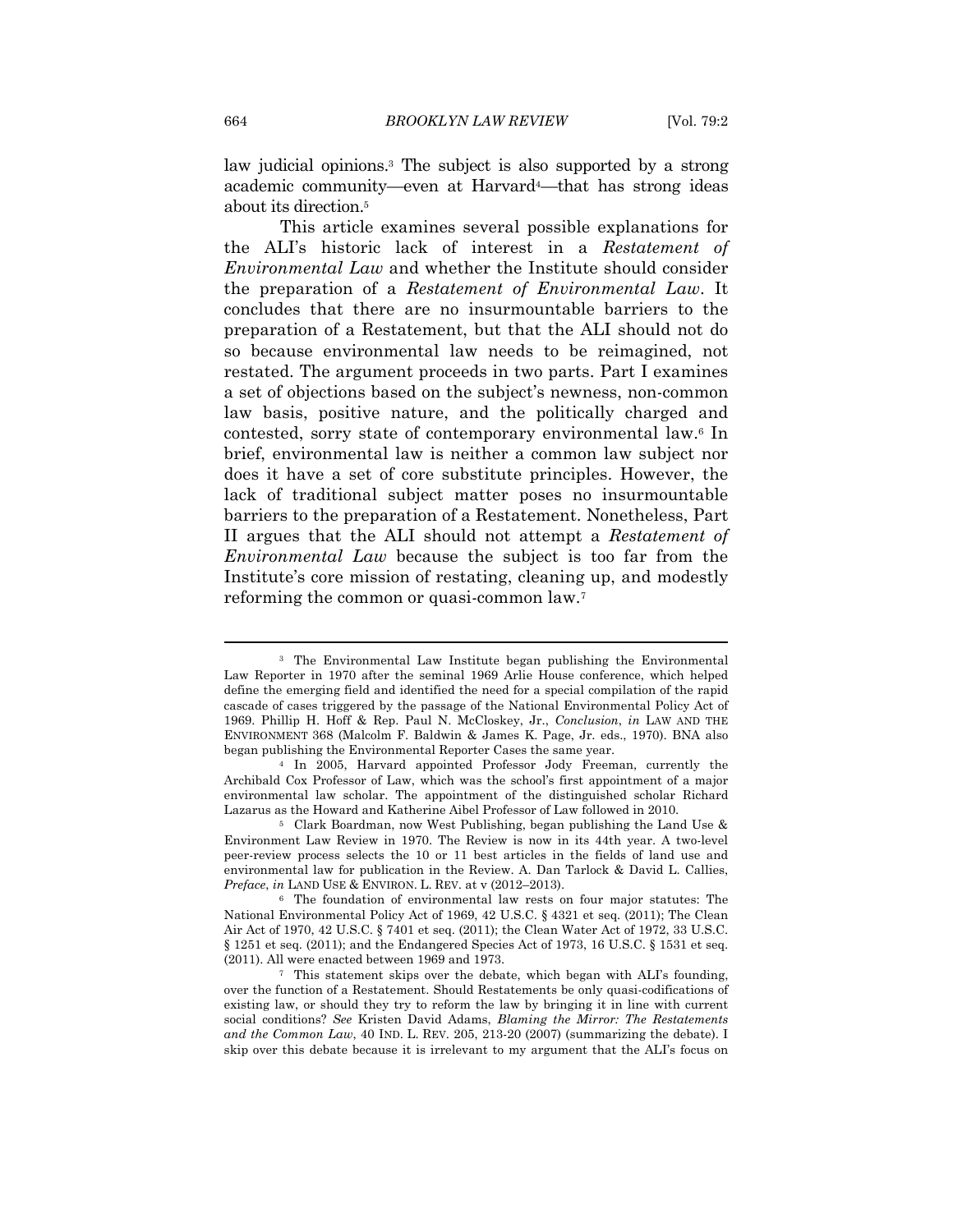There is considerable debate whether environmental law lends itself to substantive principles.8 All students of the subject matter agree that, at present, the subject is a paradox. In one respect, environmental law is inherently dynamic because it must constantly adapt to new insights from the physical and social sciences. In another respect, for political reasons it remains frozen in time or is being rolled-back. Because the ALI process is primarily backward-looking, there is a risk that a Restatement would freeze the law in its current dysfunctional and anti-environmental protection mode. Consequently, a Restatement now would impede the greater goal of effectively incorporating new interdisciplinary insights to address the continuing challenges of environmental degradation and global climate change.9

#### I. ENVIRONMENTAL LAW: NEW AND POSITIVE

#### *A. The Romans Didn't Recognize the Subject*

Law schools and the ALI are still controlled by the legal silos of Roman law. Despite efforts to "enrich" the first-year law school curriculum or make it more street smart, the core curriculum still follows the Roman law categories of private and public law. With perhaps a single exception, the ALI during its first Restatement Era (1923–1944) logically concentrated on restating the private law subjects of the first-year curriculum and the related upper-division courses that followed. The core public law subject, criminal law, was ultimately addressed through the Model Penal Code rather than through a Restatement.10 The subjects of the first Restatements were agency, conflict of laws, contracts, judgments, property, restitution, security, torts, and trusts. During my law school years (1962–1965), agency, contracts, property, unjust enrichment and restitution, and torts were required first year courses. Judgments was taught as an element of civil procedure and trusts was a required second-year course.

The trend of concentrating on the first-year common law curriculum continued in the second Restatement Era (1944– 1987), a period when the ALI mainly updated the Restatements

the common law, in an inherently backward-looking exercise, makes it incapable of contributing to a dynamic area. 8 *See infra* notes 54-60. 9 Judge Richard Posner has criticized the ALI for not being sufficiently

interdisciplinary and forward-looking. *See* RICHARD A. POSNER, THE PROBLEMATICS OF MORAL AND LEGAL THEORY 304-07 (1999). 10 *See generally* MODEL PENAL CODE (1985).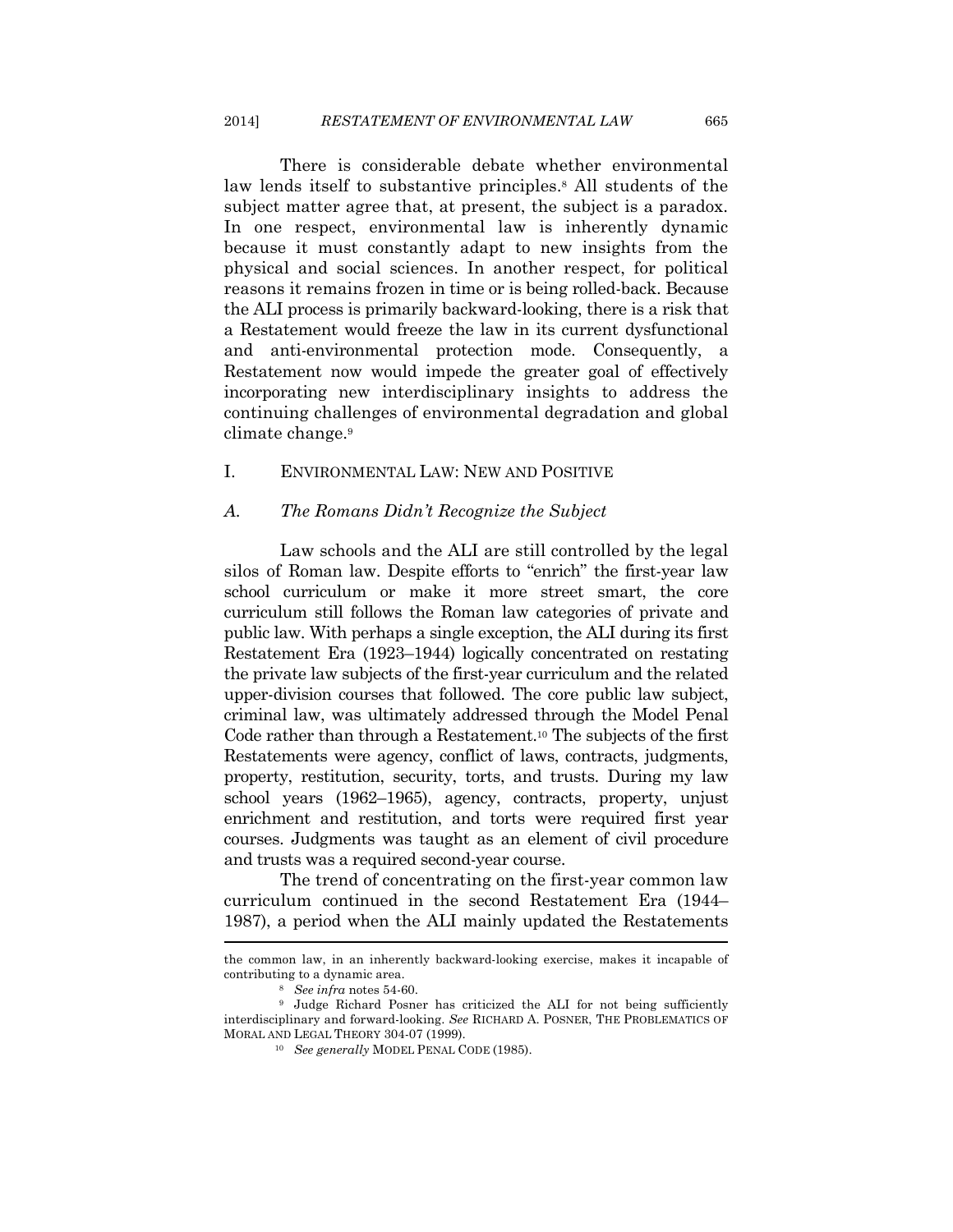that it had prepared in the first round.11 However, during this time, the ALI also began to break free from the common–Roman law heritage and prepared the *Restatement of Foreign Relations*. Today, the ALI is increasingly less wedded to the common– Roman law heritage, but it continues its focus on judge-made, rather than positive, law. In the third Restatement Era (1987 to the present), the ALI has continued to restate Roman-law derived subjects such as suretyship and guaranty. But, the great project of restating the core of the common law is over. The ALI has progressively narrowed its focus to specific aspects of a previously restated law and only incrementally addresses emerging areas of law.12 Using torts as an example, the ALI has tried to shape specific, dynamic areas that have more limited common or Roman law roots, such as products liability, apportionment of liability, physical and emotional harm, and unfair competition. Thus, the fact that a subject was not a historic Roman law derived first-year subject area is not a *per se* barrier to the development of a Restatement today.

## *B. The Real Problem is that Environmental Law is Positive Law*

Environmental law suffers from a more serious defect than its shallow common law roots; it is positive, science-based law. The restatement or reform of judge-made law has been the historic focus of the ALI because the Institute was founded on the premise that law as articulated by an independent judiciary was a check on tyranny. G. Edward White accurately summed-up the dominant rule-of-law view of the ALI's founders when he stated that law was an "inviolable external" force, "an authoritative source of wisdom," and "independent of the authority of those who laid down the rules that governed disputes."13 Nazi Germany's perversion of the positivist "Rechtsstaat" tradition<sup>14</sup> reinforced the idea that "real law" must be a set of relatively general,

<sup>11</sup> *See* Thomas W. Merrill & Henry Smith, *Why Restate the Bundle? The* 

<sup>&</sup>lt;sup>12</sup> Many of the suggested topics presented at the Symposium such as child abuse, voting rights, and children's rights illustrate the expansion of the ALI's gaze and its willingness to incrementally address new areas of law.<br><sup>13</sup> G. EDWARD WHITE, THE CONSTITUTION AND THE NEW DEAL 172 (2002).

This sentiment reflected Oliver Wendell Holmes definition of law as a prediction of what a judge would do. *See The Path of the Law*, 10 HARV. L. REV. 61 (1897).<br><sup>14</sup> E.g., Kenny Yang, *The Rise of Legal Positivism in Germany: A Prelude to Nazi* 

*Arbitrariness?*, 3 W. AUSTRALIAN JURIST 245 (2012), *available at* http://www.murdoch.edu.au/ School-of-Law/\_document/WA-jurist-documents/WAJ\_Vol3\_2012\_Yang---The-Rise-of-Legal-Positivism.pdf.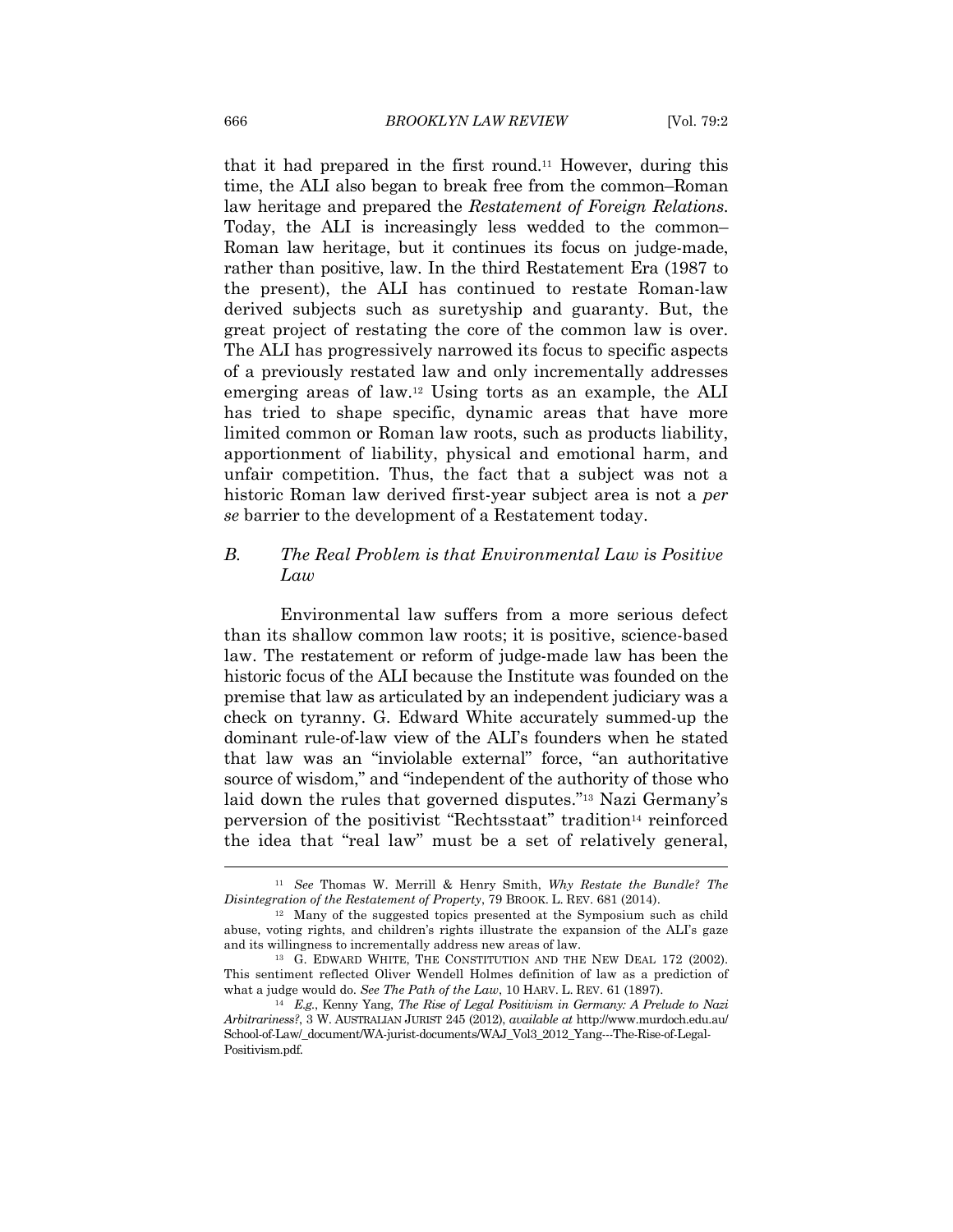stable principles.15 Environmental law does not meet this condition. Although environmental law has modest roots in the common law of nuisance,16 it is not the product of an organic evolution of nuisance law.17 The maze of federal and state statutes enacted since 1970, and the wildly varying judicial interpretations of them, constitute the corpus of environmental law. In fact, environmental law's most distinctive feature is the use of positive law to overcome the common law's inability to respond to the imperatives of environmental protection as defined by scientists.18

Environmental law is profoundly antithetical to both the function of the common law and to the Restatement tradition. One of the major functions of the common law is to administer corrective justice by compensating the victims of injuries to their health or property. By necessity, it looks backward, not forward. In contrast, at least two out of three of environmental law's broad, interrelated objectives are primarily forward-looking. The initial and continuing objective of environmental law is to roll back the use of air, soil, and water as waste sinks. This objective might seem to align reasonably well with the common law's focus on corrective justice, but it does not in fact fit within a corrective justice framework. In the process of curbing pollution, environmental law must limit, rather than confirm, historic de facto and de jure entitlements to pollute the air, soil, and water. And it must do so by forcing technological innovation.19 As we have learned about the scope of environmental degradation, the law's functions have broadened. Conservation, the protection of the integrity and survival of functioning ecosystems and the flora and fauna within them, is an equally important objective.20 The imperative to preserve

<sup>15</sup> These criteria are two of Lon Fuller's eight principles of the rule of law, LON FULLER, THE MORALITY OF LAW 39 (Rev. ed. 1969). 16 *See generally* NOGA MORAG-LEVINE, CHASING THE WIND: REGULATING AIR

POLLUTION IN THE COMMON LAW STATE (2003).<br><sup>17</sup> The RESTATEMENT (SECOND) OF TORTS made some effort to adapt the

doctrine of public nuisance to citizen environmental suits. *See* Denise E. Antolini, *Modernizing Public Nuisance: Solving the Paradox of Special Injury*, 28 ECOLOGY L.Q. 755, 767, 835 (2001). 18 *See* Debora Brosnan, *Science, Law, and the Environment: The Making of a* 

*Modern Discipline*, 37 ENVTL. L. 987 (2006).<br><sup>19</sup> See e.g., Weyerhaeuser Co. v. Costle, 590 F.2d 1011, 1043 (D.C. Cir. 1978)

<sup>(</sup>where no credit was given to dischargers for the quality of receiving water because the Clean Water Act makes "the right of the public to a clean environment . . . preeminent" unless treatment is impractical or unachievable).

<sup>20</sup> *E.g.*, Holly Doremus, *Patching the Ark: Improving Legal Protection of Biological Diversity*, 18 ECOLOGY L.Q. 265, 265 (1991) (discussing the rationales for biodiversity protection).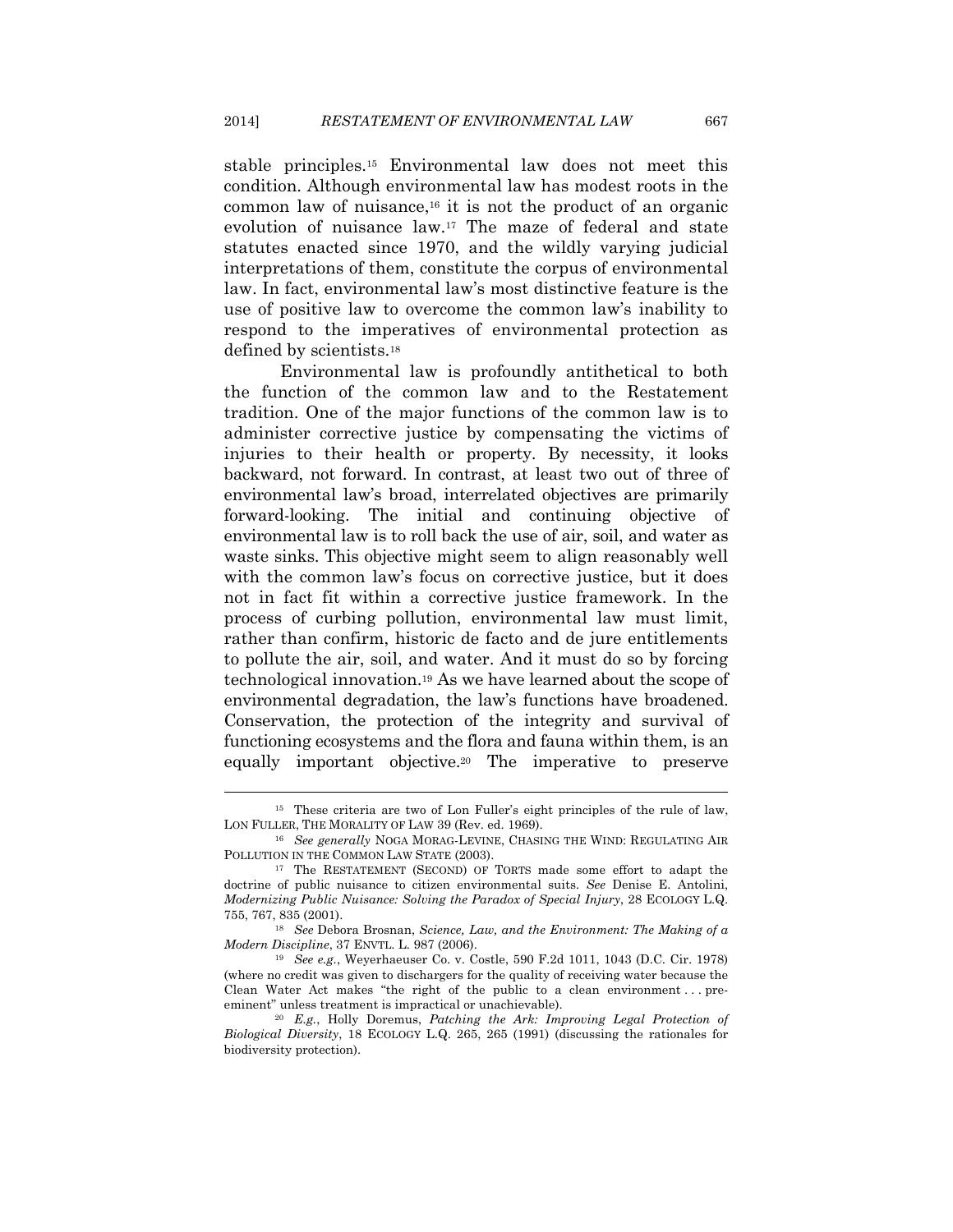biodiversity, however, has no common law roots.21 Living and nonliving non-human entities have no legal personality. The common law offered (and continues to offer) virtually no protection for biodiversity. Instead, by creating property rights to exploit "nature," the common law encourages its destruction. As a result, there is no distinctive quasi-common law of biodiversity protection for the ALI to restate.

Environmental law's third function is completely forward-looking. The law seeks to protect humans and nonhumans from a variety of future risks. The risks come from exposure to toxic substances, the loss of biodiversity, and climate change. A great deal of environmental regulation, from toxic pollutant standards to demands for environmental impact assessments, is an exercise in long-term risk assessment and management. The common law of torts, the closest analogy to pollution regulation, offers little precedential guidance. The law of torts focuses on redressing past injuries and offers limited protection from future risks. It is extremely difficult to convince a court to enjoin an activity that poses only a *risk* of future harm. As Professor Todd S. Aagaard has observed, "Courts have found that operationalizing reasonable foreseeability is extremely difficult."<sup>22</sup> Future risks have been cursed as "speculative" because they expose parties to liability for injuries that the parties may not in fact cause. For example, were the international community to make a serious effort to mitigate the projected adverse impacts of climate change, it would be doing so to protect future generations from a wide range of risks such as droughts, flood, biodiversity loss, and new disease vectors.23 More generally, and as Hurricane Sandy illustrated, we are now experiencing the impact of global climate change, yet there is almost no judge-made law articulating a duty to mitigate the projected adverse impacts of climate change.24

The ALI can, of course, look forward. To take one of many examples, the Institute has begun to put its foot into the swirling waters of risk protection in the *Restatement (Third) of* 

<sup>21</sup> *See* JOHN PASSMORE, MAN'S RESPONSIBILITY FOR NATURE: ECOLOGICAL PROBLEMS AND WESTERN TRADITIONS 5 (1974) (tracing to biblical origins the idea of

<sup>&</sup>quot;nature as a 'captive to be raped' rather than a 'partner to be cherished'"). 22 Todd S. Aagaard, *A Functional Approach to Risks and Uncertainties Under* 

<sup>&</sup>lt;sup>23</sup> The literature on the risks of climate change is enormous. *See, e.g.*, BIODIVERSITY, ECOSYSTEM FUNCTIONING, & HUMAN WELLBEING: AN ECOLOGICAL AND ECONOMIC PERSPECTIVE (Shahid Naeem et al. eds., 2010). 24 *See* David Markell & J.B. Ruhl, *An Empirical Assessment of Climate Change in* 

*the Courts: A New Jurisprudence or Business as Usual*, 64 FL. L. REV. 15, 77 (2012).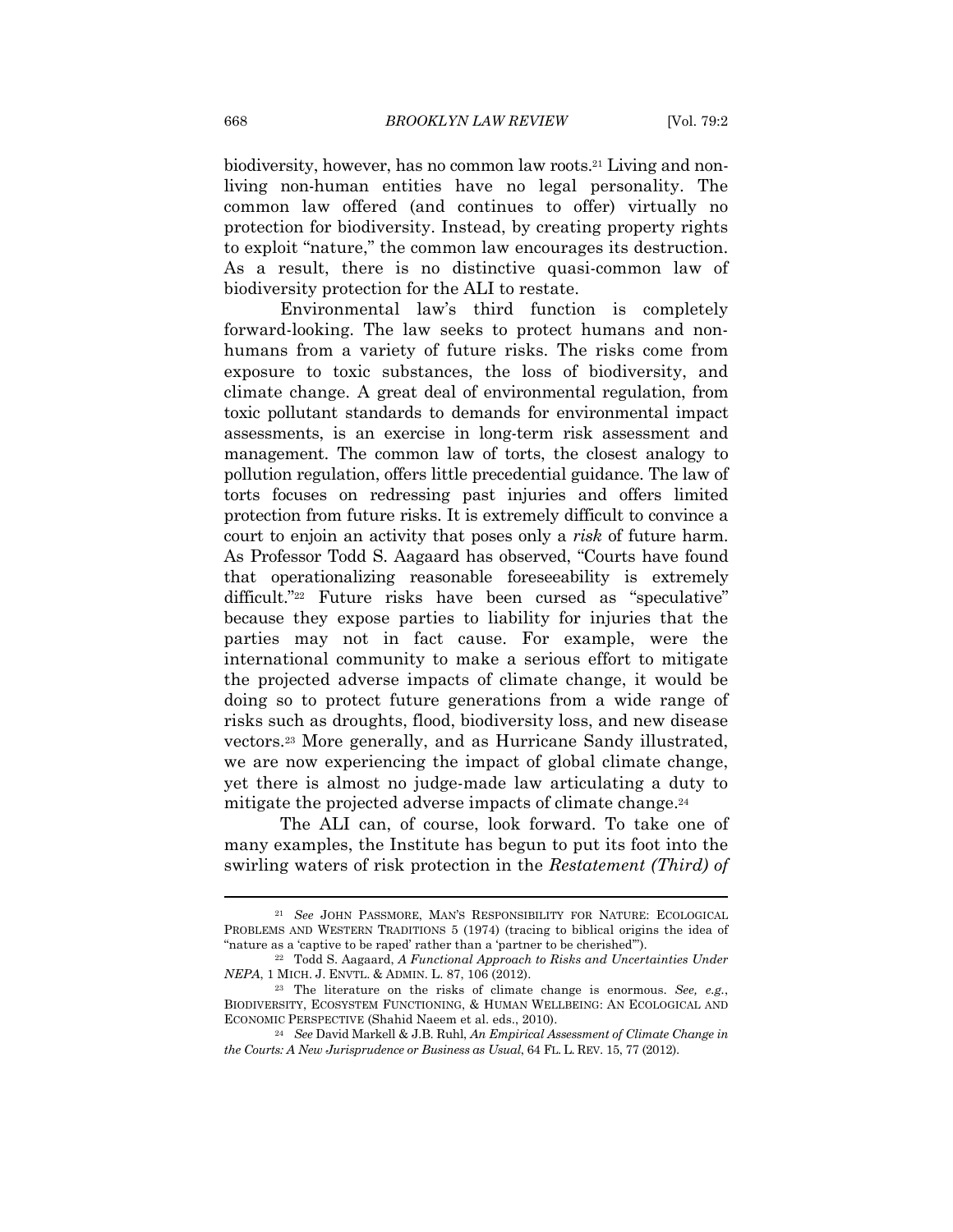*Torts*. Risk is central to the related field of toxic torts, and *The Restatement (Third) of Torts* has not shied from dealing with the tension between traditional and probabilistic concepts of cause. However, the results of the ALI's endeavor illustrate the difficulty of fitting the "wicked" scientific uncertainty, which pervades environmental law, into a Restatement format. The Constitution gives the legislature considerable discretion to base health-protection regulations on the risk of future harm,25 but judges have much less discretion to do so. Due process requires that responsibility for exposure injuries in toxic-tort suits must be assigned to a specific emitter and that the plaintiff establish that the exposure to a toxic substance caused a specific injury.26 For this reason, and especially after *Daubert v. Merrell Dow Pharmaceuticals, Inc.*,<sup>27</sup> courts have been reluctant to substitute probabilistic risk estimates for the traditional causein-fact analysis.28

*The Restatement (Third) of Torts* reaffirms the "but for" test for causation in all tort cases, including toxic torts. It also recognizes, though, the special problems of proving that exposure to toxic substances can result in serious future health problems and that the injury can include the risk of serious future harm. Instead of a set of rules, however, the *Restatement (Third)* uses a Reporter's Note to provide guidance to courts grappling with the assignment of responsibility.29 Comment c breaks new ground; it was prepared after extensive consultation with doctors and scientists. The Comment recognizes that exposure to toxic substances is a serious problem and that traditional definitions of causation make it extremely difficult for those who have been exposed to obtain any recovery.

The Comment does not endorse the notion that probabilistic cause can always be substituted for "but for" causation. It does recognize, however, that the law of torts cannot always demand complete short-term, casual certainty in

<sup>25</sup> *E.g.*, Whitman v. Am. Trucking Ass'ns, 531 U.S. 457, 471 (2001) (holding Section 109(b) of the Clean Air Act's mandate to the EPA to set ambient air quality standards to protect public health "allowing an adequate margin of safety" is a valid delegation of legislative power (citations omitted)). 26 Robert A. Baruch Bush, *Between Two Worlds: The Shift from Individual to* 

*Group Responsibility in the Law of Causation of Injury*, 33 UCLA L. REV. 1473, 1474- 75, 1514-24 (1986). 27 509 U.S. 579, 597 (1993) (finding that courts must exercise a gatekeeper

function over the validity of proffered scientific evidence). 28 Steve C. Gold, *The "Reshapement" of the False Negative Asymmetry in* 

*Toxic Tort Causation*, 37 WM. MITCHELL L. REV. 1507, 1520-33 (2011).<br><sup>29</sup> RESTATEMENT (THIRD) OF TORTS: LIABILITY FOR PHYSICAL & EMOTIONAL

HARMS § 28, reporter's note, cmt. c(3) (2010).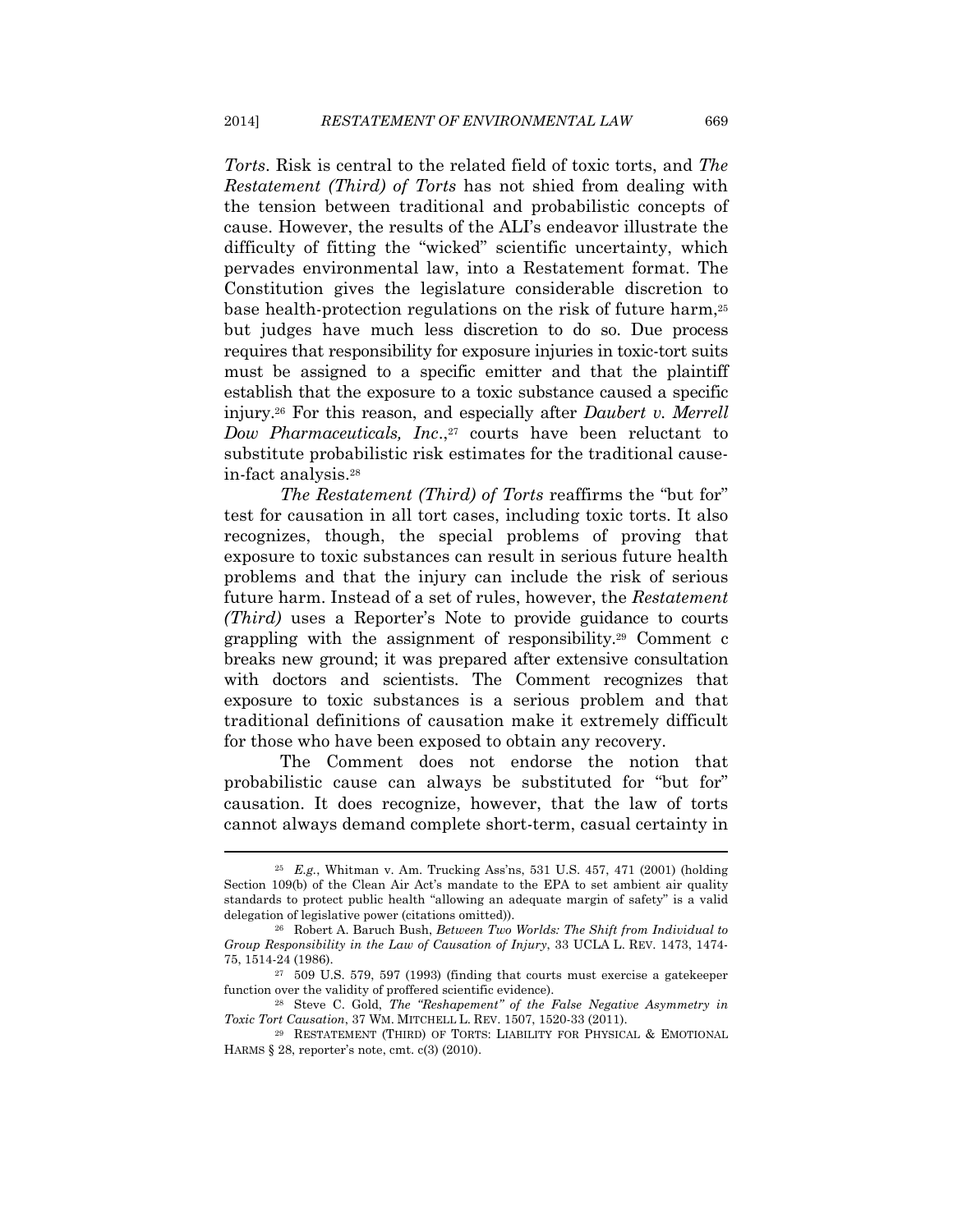toxic substance exposure cases.30 The Comment recognizes that causation is a matter of degree and collapses the distinction between general (exposure) and specific (injury) causation in cases where the level of casual certainty falls below the "but for" standard. Comment c thus opens the door to proof of causation through the use of probabilistic estimates of risk.31 This development is a progressive step for toxic tort plaintiffs, but it also illustrates the difficulties of dealing with the scientific uncertainty inherent in environmental law through a rulebased format.

The ALI's effort to stake out a position in a dynamic, science-based area could be a useful precedent for a *Restatement (First) of Environmental Law*. However, the positive nature of environmental law raises an even more fundamental problem. Environmental law is inherently dynamic because it is a product of both rational efforts to respond to new problems and raw, interest-based politics.32 First, dynamic, positive law is best synthesized in a treatise with frequent updates rather than in a set of black-letter rules supported by commentary designed to last for decades. Better yet, environmental law might be best served by an interactive web site, an enterprise not suited to the ALI's deliberate, consensus process. Second, and as developed in Part II, any attempt to cabin a dynamic area creates the risk of freezing the law. This is especially problematic as environmental law has become bitterly politicized.33 Participants at the symposium identified this as a problem with many ALI efforts. ALI projects have always had to negotiate among deeply entrenched interests that saw the adoption of a particular version of a rule as costly to their clients. However, as debates over climate change and the steady undermining of the environmental laws put in place between 1969 and 1980 illustrate, the political consensus that supported

<sup>30</sup> Ranes v. Adams Labs, Inc., 778 N.W.2d 677, 688 (Iowa 2010) (citing RESTATEMENT (THIRD) OF TORTS:LIABILITY FOR PHYSICAL & EMOTIONAL HARMS § 28, cmt. c).

<sup>31</sup> Gold, *supra* note 28, at 1563-73. 32 One could cite numerous examples. One of my favorites is The Stop the War on Coal Act, H.R. 3409, 112th Cong. (2012), which was approved by a 233–175, primarily Republican, vote in the House of Representatives just before the November 2012 election. *See Final Vote Results for Roll Call 603*, OFF. CLERK U.S. HOUSE OF REP., http://clerk.house.gov/evs/2012/roll603.xml (last visited Oct. 10, 2013). The Act would effectively deregulate the coal industry by curbing EPA's power to regulate greenhouse gas emissions and to review and reject state water quality standards. *See* H.R. 3409, 112th Cong. §§ 201, 501 (2012).<br><sup>33</sup> For a history of the increasing opposition to environmental regulation, see

generally JUDITH A. LAYZER, OPEN FOR BUSINESS: CONSERVATIVES' OPPOSITION TO ENVIRONMENTAL REGULATION (2012).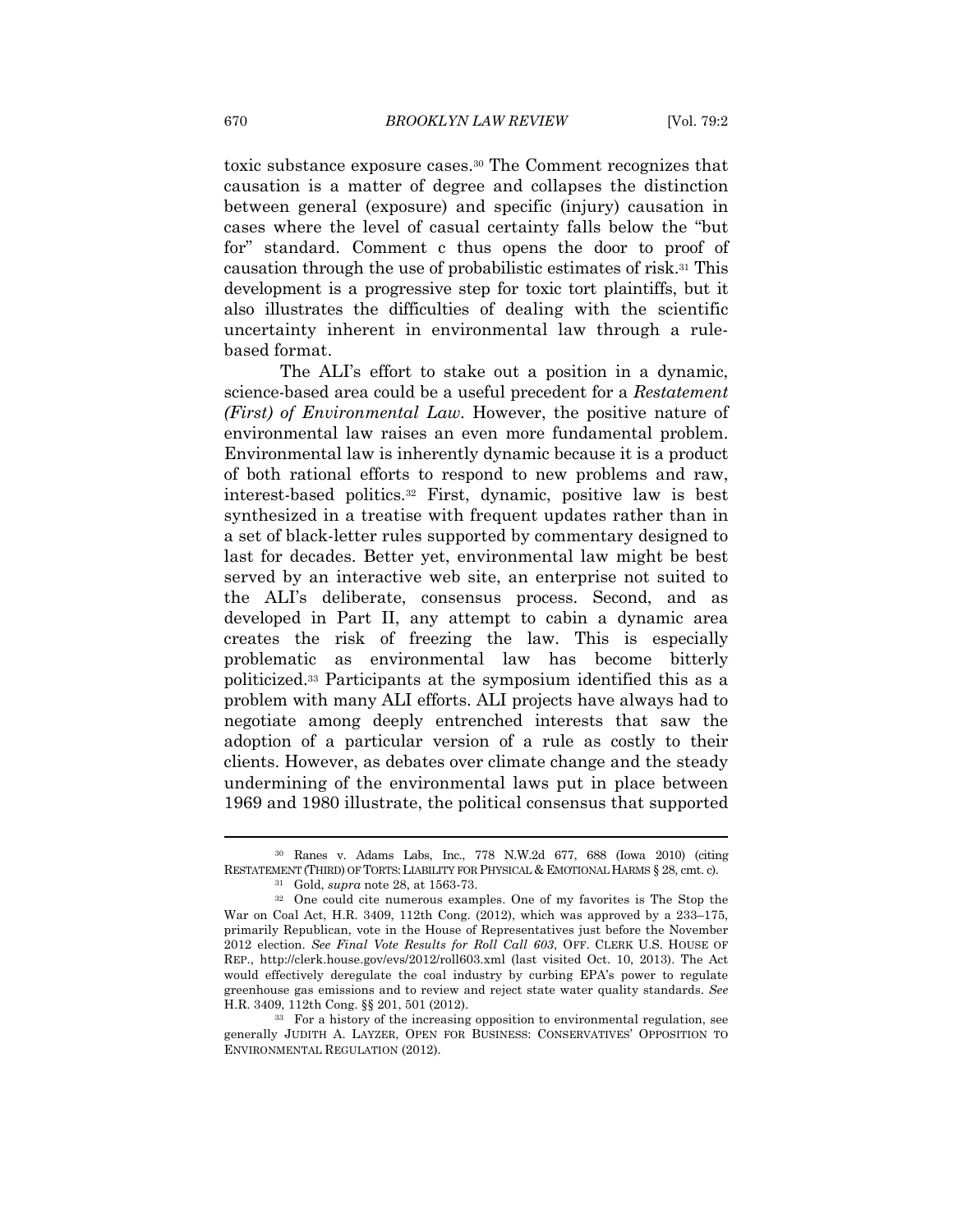the basic structure of environmental law has collapsed. ALI projects can wade into political thickets when the debates over the subject matter are at the margin, but not when they are at the core of an area.

## *C. There Is No Common Law Substitute*

The lack of a developed common law is not a per se bar to restatement. The real significance of the common law is that it provides a substantive foundation, one developed over time, around which a consensus on basic principles has formed. There are other sources of law that can serve this foundational function. The *Restatement of Foreign Relations*, now in its fourth iteration, found its substantive foundation in positive international law. The development of a Supreme Court quasiconstitutional jurisprudence can also serve as a set of foundation principles. The upcoming *Restatement of Indian Law* is a good example of a non-common law, constitutional-based restatement.34 It will be based on the Supreme Court's long, if inconsistent, tradition, which began with Chief Justice Marshall's work to protect the special status of tribes. His characterization of tribes as "domestic dependent nations"35 has led to distinct law of tribal sovereignty within the confines of plenary federal authority.36 Thus, the Reporter's hope is that the Restatement can "cement a set of generally agreed-upon foundational principles that could shape further developments in the field."37

No such quasi-constitutional tradition exists in environmental law. Environmentalists have long urged the incorporation of environmental rights into the Constitution,38 but such a scheme of rights faces two seemingly insurmountable problems. First, the Constitution is primarily a charter of negative liberties, and thus it imposes no affirmative duties on

<sup>34</sup> RESTATEMENT (THIRD) OF THE LAW OF AMERICAN INDIANS (Discussion Draft 2013). 35 Cherokee Nation v. Georgia, 30 U.S. (5 Pet.) 1, 17 (1831).

<sup>36</sup> RESTATEMENT (THIRD) OF THE LAW OF AMERICAN INDIANS § 3 ("The United States has a unique trust relationship with Indian tribes and individual Indians, authorizing the federal government to *inter alia safeguard property rights of Indians and tribes,* [and] *preserve tribal autonomy* . . . ." (emphasis added)). 37 *ALI Begins Work on Three New Restatements*, A.L.I. E-REPORTER (Oct.

<sup>2012),</sup> http://www.ali.org/\_news/reporter/12oct/12oct.html#ailaw. 38 *See, e.g.*, Robert V. Percival, "*Greening" the Constitution—Harmonizing* 

*Environmental and Constitutional Values*, 32 ENVTL. L. 809, 828-29 (2002).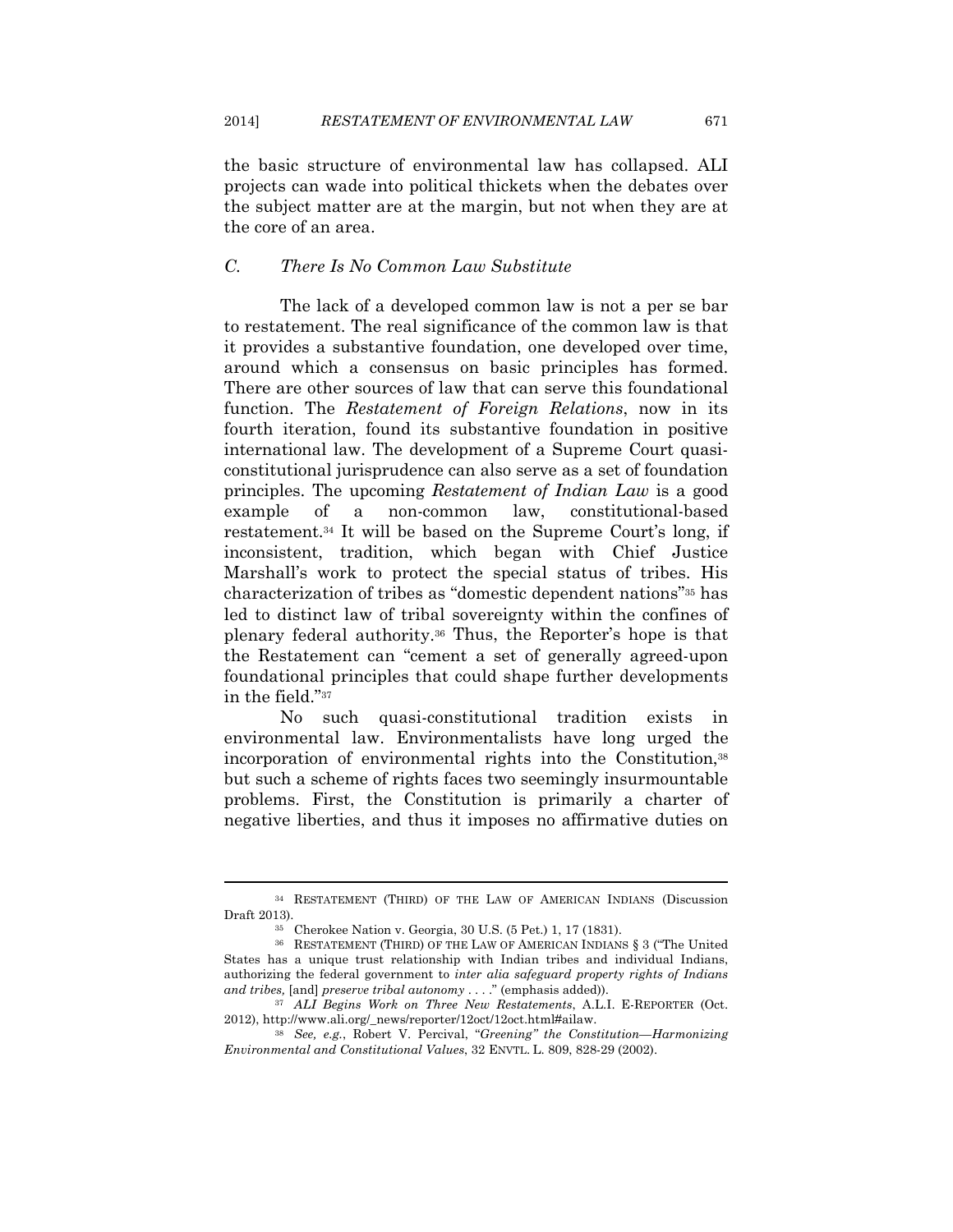the state except to treat citizens fairly and with some dignity.39 Second, even if this hurdle can be overcome, the content of any potential environmental right is too contingent compared to other rights to be characterized as fundamental. Once one concedes that citizens have no right to a zero-risk environment, it is not possible to specify with any level of confidence the content of a potential environmental right.40 Despite several  $decades$  of scholarly advocacy, $41$  the idea of a constitutional right to some environmental state is dead in the water.

Although they are found in many constitutions throughout the world,42 standards such as a right to a healthy, clean, and minimal risk environment are hopelessly vague. To take one example, DNA research has shown that susceptibility to cancer arises from an unknown mix of environmental and genetic factors, which adds more complications to any effort to recognize a public health-based right.43 The problems are magnified when one turns from health to the conservation of the physical environment. Flora and fauna have no legal personality. The common law did not recognize a right to a minimum level of "nature," or ecosystem, conservation, and the 1789 Constitution provides no textual support for such rights.

<sup>39</sup> Ely v. Velde, 451 F.2d 1130, 1139 (4th Cir. 1971) (finding that there is no constitutional text or precedent conferring a right). For a dramatic example of the application of the negative-affirmative distinction, see *Mazibuko v. City of Johannesburg* 2009 (4) SA 1 (CC) (S. Afr.), *available at* http://www.saflii.org/za/ cases/ZACC/2009/28.pdf. The South African Constitutional Court refused to invalidate Johannesburg's decision to use pre-paid water meters in parts of Soweto, a largely impoverished area, and to use post-use billing in the wealthy parts of the city. The Court found that only limited balancing is permitted for negative rights that constrain the state, but affirmative human social and economic rights require a balance between human dignity and the availability of public resources to fulfill them.<br><sup>40</sup> Professor Cass Sunstein made this point in his book, AFTER THE RIGHTS

REVOLUTION: RECONCEIVING THE REGULATORY STATE 90 (1990). For an early articulation of this view, see Ronald E. Klipsch, *Aspects of a Constitutional Right to a Habitable Environment: Towards an Environmental Due Process*, 49 IND. L.J. 203 (1974); *see also* J. B. Ruhl, *The Metrics of Constitutional Amendments: And Why Proposed Environmental Quality Amendments Don't Measure Up*, 74 NOTRE DAME L. REV. 245 (1999) (arguing that constitutional environmental rights are not desirable). *But see* Victor B. Flatt, *This Land is Your Land (Our Right to the Environment)*, 107 W. VA. L. REV. 1 (2004) (arguing that the common law tradition of the protection of the person can evolve to encompass an individual right to a clean and safe environment

that constrains societal efficiency trade-offs).<br>
<sup>41</sup> Flatt, *supra* note 40, at 4-6.<br>
<sup>42</sup> DAVID R. BOYD, THE ENVIRONMENTAL RIGHTS REVOLUTION: A GLOBAL<br>
STUDY OF CONSTITUTIONS, HUMAN RIGHTS, AND THE ENVIRONMENT 76-77 (20

<sup>&</sup>lt;sup>43</sup> See, e.g., Jamie A. Grodsky, *Genetics and Environmental Law: Redefining Public Health*, 93 CALIF. L. REV. 171, 184 (2005). This conclusion continues to be challenged, *see, e.g.*, Steve C. Gold, *The More We Know, the Less Intelligent We Are?— How Genomic Information Should, and Should Not, Change Toxic Tort Causation Doctrine*, 34 HARV. ENVTL. L. REV. 369, 396-97, 421-23 (2010).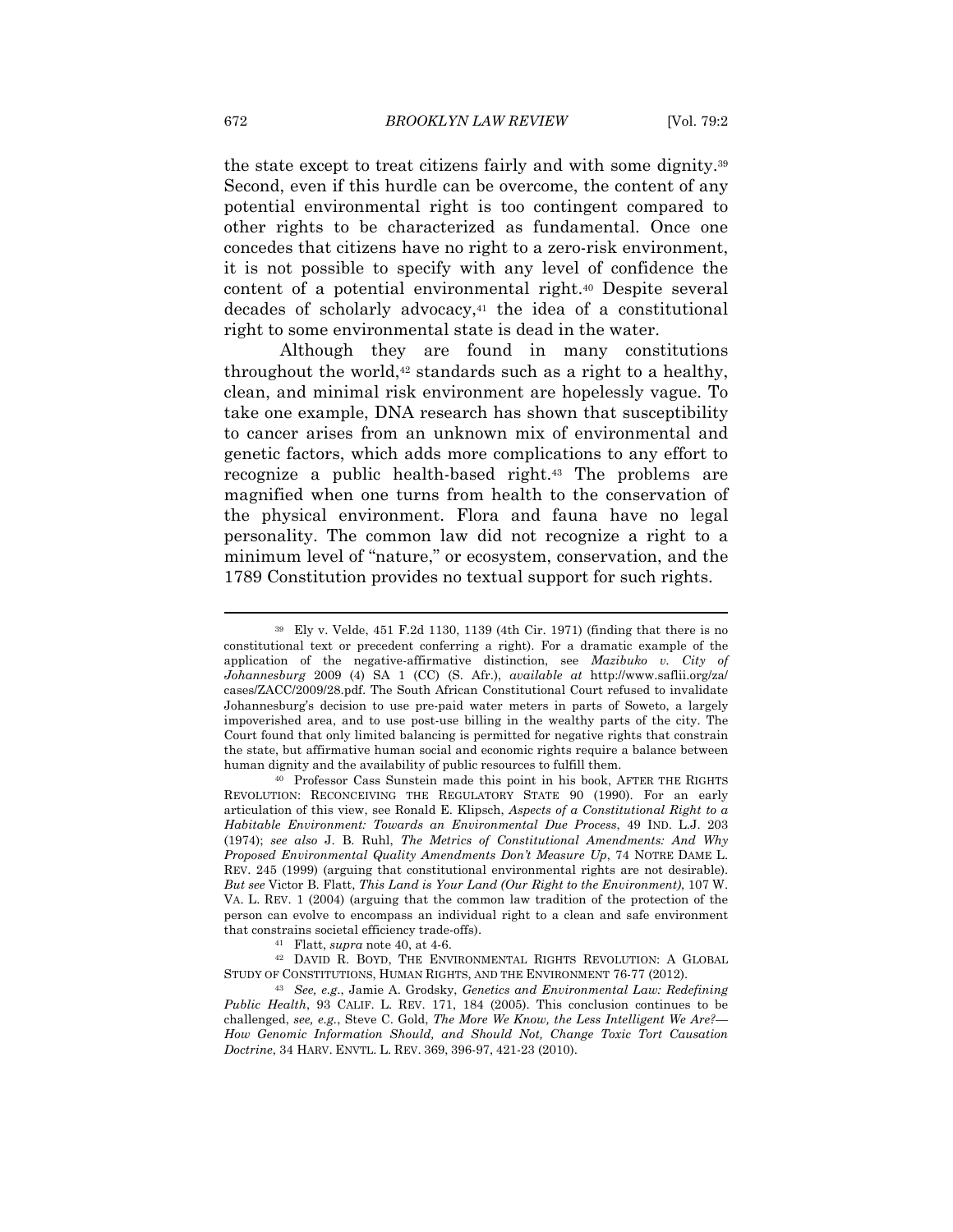A constitutional right to environmental protection is not, however, a necessary condition for a common law substitute. A quasi-common–constitutional law Supreme Court jurisprudence would serve as an adequate substitute, but the Supreme Court has not developed one for two major reasons. First, the Court does not view environmental law as a distinct area of the law to be further developed.44 Most environmental cases ask the Court to reverse an agency decision or interpretation of its statutory or rulemaking authority. The Supreme Court has decided over 100 environmental cases since 1970, but these cases have not yielded a coherent set of "environmental" principles. Instead, the cases are treated as administrative law decisions or as mere exercises in statutory construction. In fact, the Court's decisions involving issues of environmental law have been more important for the development of administrative law than for any particular environmental principles. For example, in *Chevron U.S.A., Inc. v. Natural Resources Defense Council, Inc.*,45 the Court announced a two-tiered approach to judicial review of agency constructions of its enabling legislation. This test has become one of the bedrock principles of modern administrative law, but the case misconstrued the Clean Air Act.46 I leave it to others to decide whether the Court's approach to statutory construction, which ranges from invented legislative history to arid dictionary searches to define a term,<sup>47</sup> should be restated.48

Occasionally, a Justice will include a sentence that recognizes the broader significance of the issue for environmental protection.49 But, for each statement, there is a subjective counter-

<sup>44</sup> *E.g.*, Vt. Yankee Nuclear Power Corp. v. Natural Res. Def. Council, Inc., 435 U.S. 519 (1978). *Vermont Yankee* ended the District of Columbia Circuit Court of Appeals' attempt to supplement the minimal procedural guarantees of the Administrative Procedure Act in complex, science-based EPA rulemaking with a hybrid approach that recognized an ad hoc right of cross examination. *See* Int'l Harvester Co. v. Ruckelshaus, 478 F.2d 615, 629-32 & n.51 (D.C. Cir. 1973). 45 467 U.S. 837, 842-44 (1984).

<sup>46</sup> The substantive issue is whether stationary sources of air pollution in nonattainment, dirty areas could satisfy the new source review standards for plant modifications by aggregating all sources of pollution in a bubble. FREDERICK R. ANDERSON, ROBERT L. GLICKSMAN, DANIEL R. MANDELKER & A. DAN TARLOCK, ENVIRONMENTAL PROTECTION: LAW AND POLICY 478 (3rd ed. 1999), concludes that Justice Stevens' reading of

the Clean Air Act has little support in the legislative history.<br><sup>47</sup> E.g., Rapanos v. United States, 547 U.S. 715, 732-33 (2006) (using *Webster's New International Dictionary* to decide the extent of federal power to r

<sup>&</sup>lt;sup>48</sup> See Lawrence Solan, *Is it Time for a Restatement of Statutory Interpretation?*, 79 BROOK. L. REV. 733 (2014) (arguing that there should not be such a restatement). 49 *E.g.*, Kleppe v. Sierra Club, 427 U.S. 390 (1976). The issue was whether a

programmatic environmental impact had to be prepared for planned coal leases in the Northern Great Plains. *Id.* at 408-09. The majority found that the Department of Interior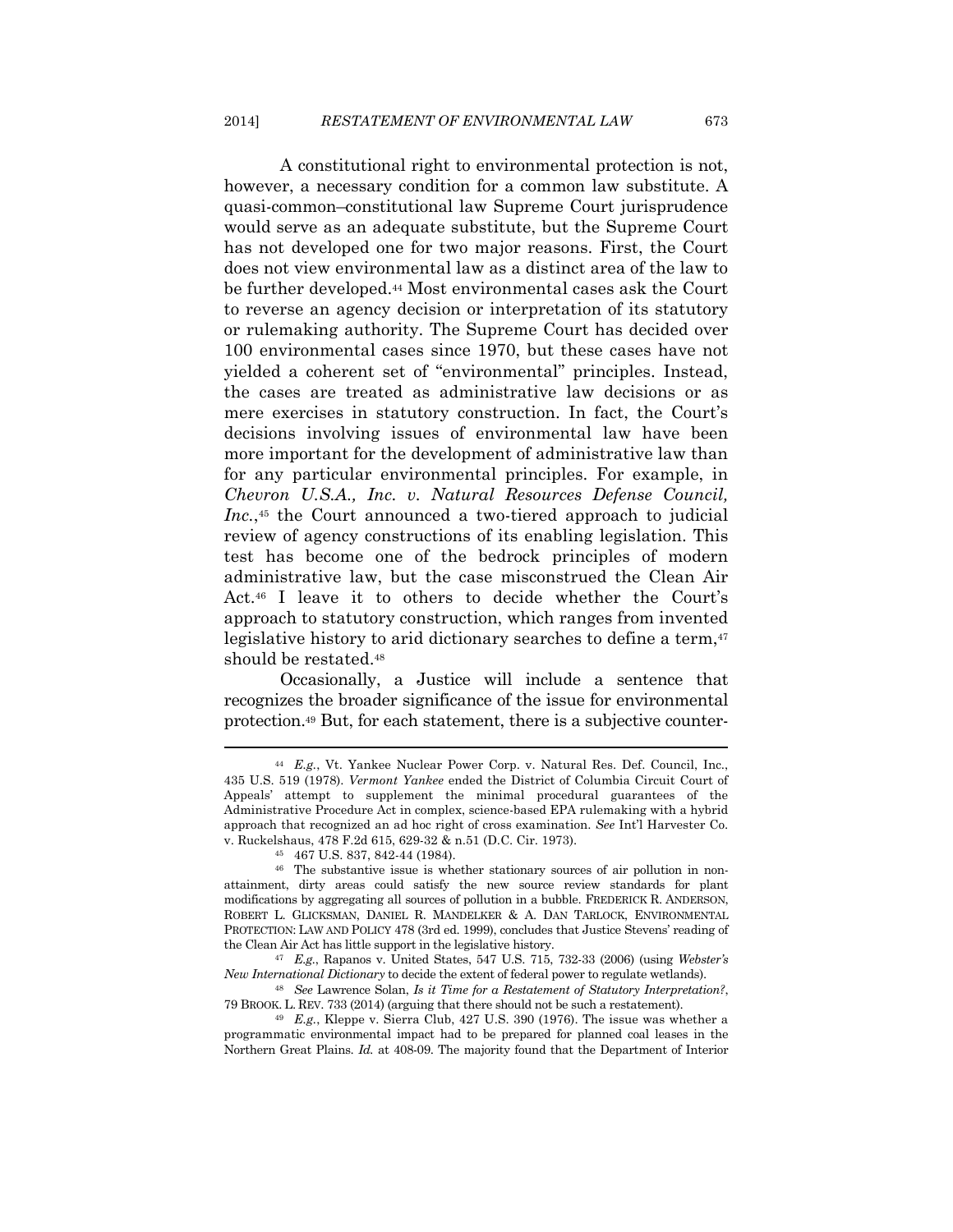statement that often goes beyond the legislation at issue to roll back environmental protection.50 The best environmental spin that can be put on the Court's "environmental jurisprudence" is that the Court has not completely undermined lower court precedents that have tried to base decisions on the purpose of the legislative programs. For example, the most that the leading scholar of the Supreme Court's environmental record can say in his revisionist look at the 17 cases dealing with the National Environmental Policy Act is this:

[A] close examination of the Supreme Court's NEPA precedent, including the archival papers of many of the Justices who decided those cases, tells a more interesting and less lopsided story. There were many important environmental victories within those losses, which have since played a role in NEPA continuing to serve as one of the nation's most important environmental statutes.51

The second factor contributing to the Court's failure to develop a quasi-common–constitutional environmental doctrine is the Court's well-documented indifference or hostility to the project of environmental protection. A synthesis of the Court's environmental cases would be better entitled *The Restatement (First) of Environmental Degradation*. The relevant constitutional jurisprudence that has emerged is a mixed blessing for the environmental protection project and it would be difficult to restate. It is confusing, inconsistent, and contested. There is no single foundational environmental protection case. *Massachusetts v. EPA*,52 which held that the EPA had the authority and a duty to regulate greenhouse gas emissions as pollutants, is the closest the Supreme Court has come to recognizing the importance of the environment to human kind. However, it is not a suitable foundation for a general law of environmental protection. The case is ultimately only a construction of a specific statute. The majority's recognition that global climate change is a real problem could be precedent for the Court's recognition of the broader context of the environmental law cases that come to

did not have an existing or proposed plan for the region and thus there was no need for large-scale EIS. Justice Marshall dissented and argued for a broader reading of NEPA because "this vaguely worded statute seems designed to serve as no more than a catalyst for development of a 'common law' of NEPA." *Id.* at 421 (Marshall, J., dissenting).<br><sup>50</sup> In Bennett v. Spear, 520 U.S. 154, 176-77 (1997), Justice Scalia characterized

the purpose, "if not indeed the primary [purpose]," of the Endangered Species Act as the avoidance of "needless economic dislocation produced by agency officials zealously but unintelligently pursuing their environmental objectives." 51 Richard Lazarus, *The National Environmental Policy Act in the U.S. Supreme* 

*Court: A Reappraisal and a Peek Behind the Curtains*, 100 GEO. L.J. 1507, 1585 (2012). <sup>52</sup> 549 U.S. 497, 528-33 (2007).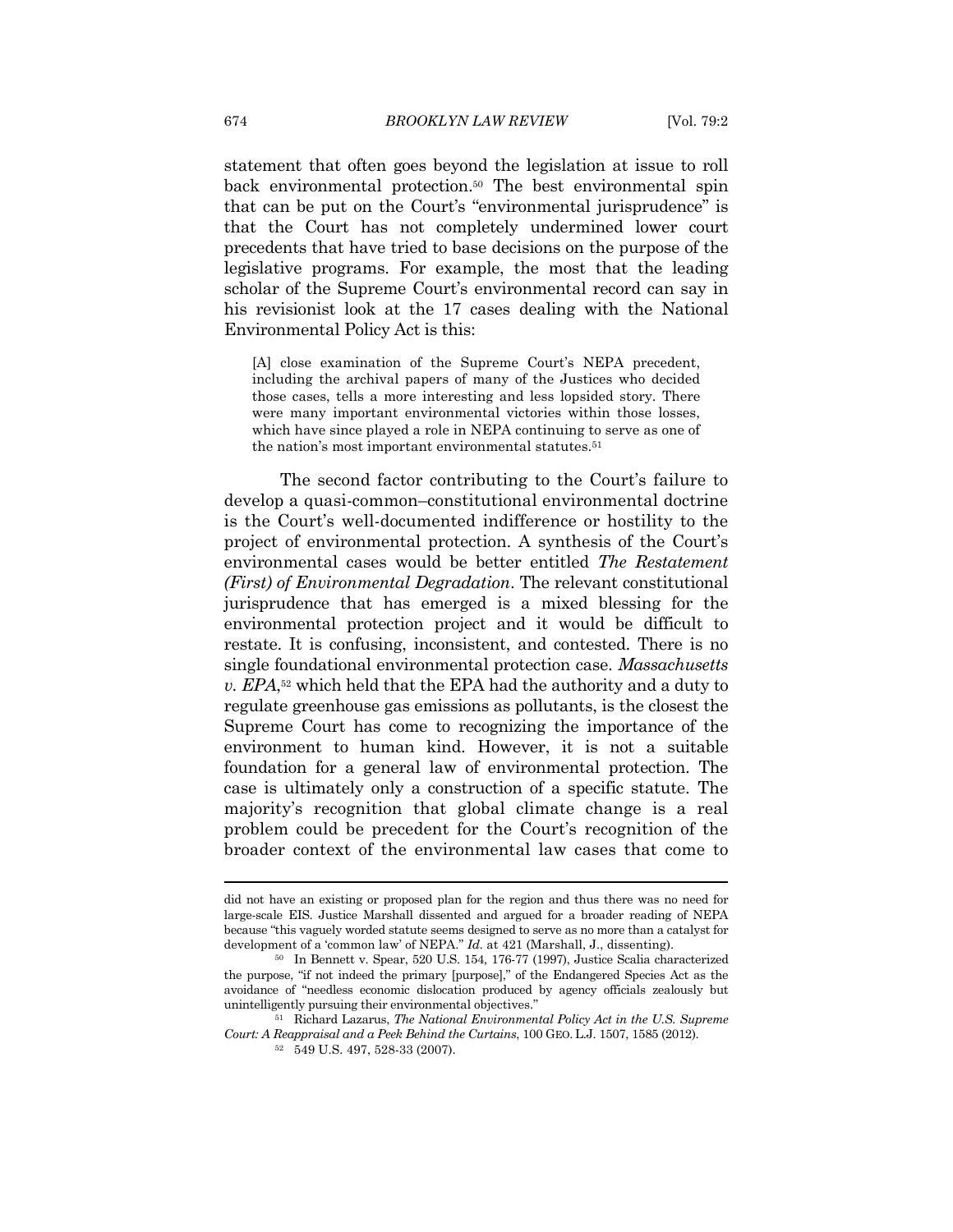them. However, there is no evidence in post-*Massachusetts* cases that the Court will do so.53

The Supreme Court's standing jurisprudence is the most prominent example of the lack of consensus on a foundational principle of environmental law. Modern environmental law is largely the product of guerilla litigation that challenged a wide variety of government actions. These lawsuits, which make up the corpus of the judge-made environmental law, were made possible when the Court partially decoupled one's standing to sue from the merits of the action.<sup>54</sup> Citizen suits remain one of the most distinctive, and globally admired, features of environmental law. Shared private–public enforcement of statutory compliance is environmental law's most distinctive contribution to public law. However, in the seminal case *Sierra Club v. Morton*,55 Justice Stewart rejected the argument that the Article III case or controversy standard requires only that the court be presented with a legal issue ripe for resolution. Instead, he held that Article III standing requires some nexus between a specific plaintiff's interest and the subject of the lawsuit, leaving only resource users with the standing to sue.<sup>56</sup> The Court has vacillated between treating this requirement as a fiction and a fact to be specifically alleged and proved.57

#### *D. There Is No Substantive Law, Period*

The existence of some core substantive law is a necessary condition for any Restatement. Pure process-based subject matter has not been the subject of restatements. For example, there is a *Restatement (Second) of Judgments*, but no *Restatement of Civil Procedure*. The imbalance between general principles and the wide variety of technical rules makes it difficult to restate process-based legal subjects. Environmental law faces this problem. As Professor Aagaard has persuasively

<sup>53</sup> *See, e.g.*, Am. Trucking Ass'ns v. City of Los Angeles, 133 S. Ct. 2096 (2013); Sackett v. U.S. Envtl. Prot. Agency, 132 S. Ct. 1367 (2012); Los Angeles Cnty. Flood Control Dist. v. Natural Res. Def. Council, Inc., 133 S. Ct. 710 (2013); Decker v. Nw. Envtl. Def. Ctr., 133 S. Ct. 1326 (2013). 54 Ass'n of Data Processing Serv. Orgs. v. Camp, 397 U.S. 150, 153 (1970).

<sup>55 405</sup> U.S. 727, 734-35 (1972).

<sup>56</sup> *Id.*

<sup>57</sup> *Compare* Lujan v. Defenders of Wildlife, 504 U.S. 555, 563 (1992) (noting that plaintiff must submit affidavit showing where listed endangered species were being threatened and that plaintiff would be directly affected by the contested action), *with* Friends of the Earth, Inc. v. Laidlaw Envtl. Servs., Inc., 528 U.S. 167, 181-83 (2000) (noting that allegations that plaintiffs who used river would be adversely affected by future pollution violations sufficient to meet user equals standing test).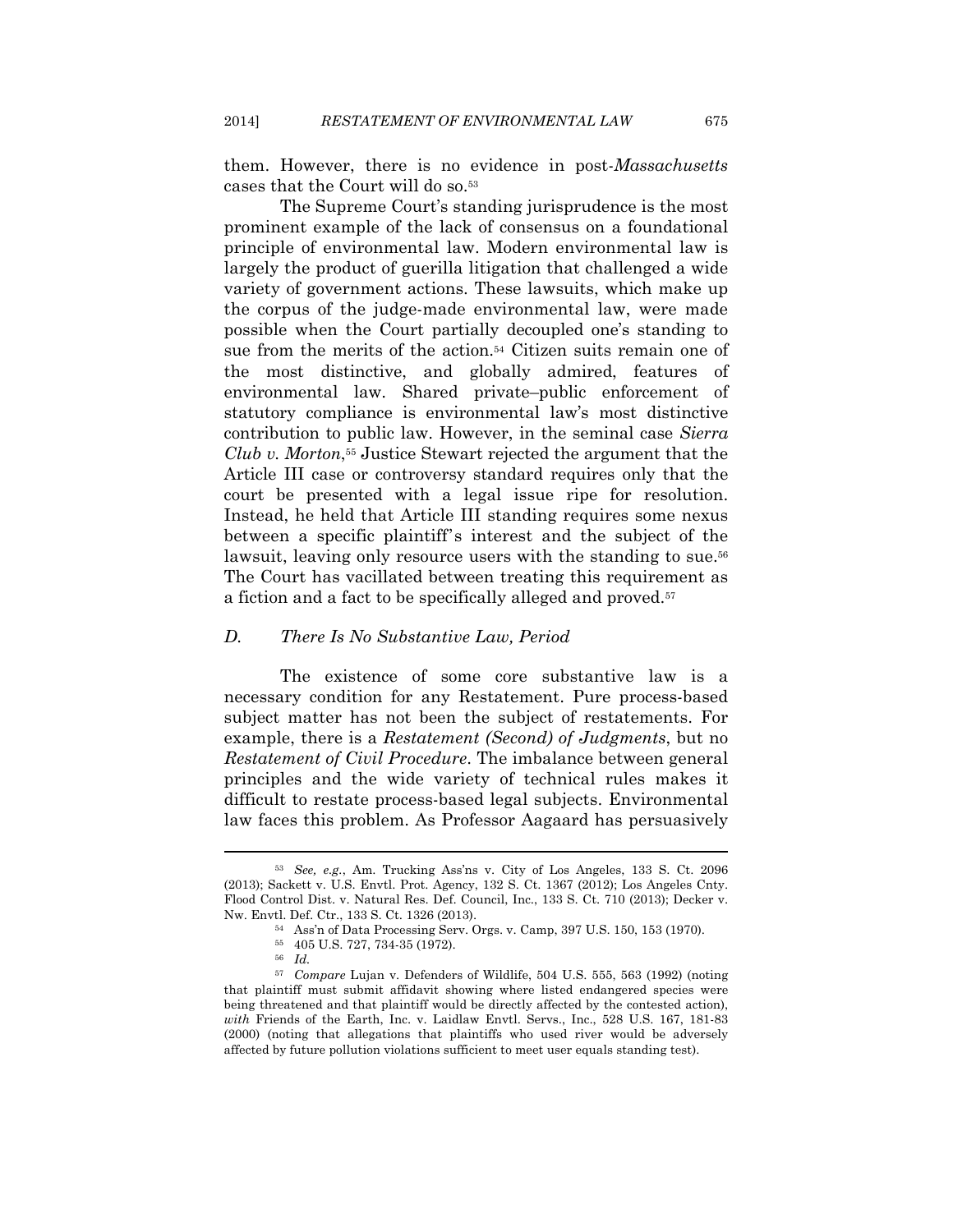argued, environmental law seems fated to be entirely a law of dispute-resolution process.58 His basic argument is that there are two primary and two secondary distinctive features of environmental law.59 The primary features are the mediation of public and private conflicts between shared natural resources and the internalization of the external costs of human consumption and resource use.60 The two secondary facets to environmental law are the wicked conditions under which these conflicts must be resolved. These include the spatial and temporal disconnects between cause and effect and persistent scientific uncertainty.61 The problem is compounded by what Professors Ruhl and Salzman have described as regulatory accretion.<sup>62</sup> Regulatory statutes have become more complex and tend to be changed piecemeal rather than comprehensively reformed. The result is a mass of increasingly obsolete and lengthy statutes, unintegrated with each other, that do not lend themselves to a coherent restatement of their objectives.

The inability of the United States Congress to address climate change mitigation illustrates the drag of the two secondary features.63 The net result of Professor Aagaard's analysis is that it is impossible to define a core of substantive principles because "environmental protection sits in a position of constant tension with countervailing interests and values."64 This argument echoes the conclusion of the late Lon Fuller in his critique of positivism. His influential book, *The Morality of Law*, attempted to revive natural law in the face of the desecration of German, positive civil law by the Nazis. Professor Fuller concluded that a set of procedural guidelines to establish the legitimacy of complex decisions, which he styled "a procedural version of natural law," is

<sup>58</sup> Todd S. Aagaard, *Environmental Law as a Legal Field: An Inquiry in Legal Taxonomy*, 95 CORNELL L. REV. 221, 282 (2010). I have responded to this argument by suggesting a few core principles, derived in part from international environmental law. Dan Tarlock, *Is a Substantive, Non-Positivist United States Environmental Law Possible?*, 1 MICH. J. ENVTL. & ADMIN. L. 159, 162 (2012). Nothing in my argument that a small core of mixed procedural and substantive rules might be possible detracts from the argument that current United States environmental law is not suitable for restatement.<br>
<sup>59</sup> Aagaard, *supra* note 58, at 264.<br>
<sup>60</sup> Id. at 264-66.<br>
<sup>61</sup> Id. at 270-71.<br>
<sup>62</sup> *See* James Salzman and J.B. Ruhl, *Mozart and the Red Queen* 

*Problem of Regulatory Accretion in the Administrative State*, 91 GEO. L.J. 757 (2003). 63 *See* J.B. Ruhl & James Salzman, *Climate Change, Dead Zones, and* 

*Massive Problems in the Administrative State: A Guide for Whittling Away*, 98 CALIF. L. REV. 59, 67 (2010). 64 Aagaard, *supra* note 58, at 263.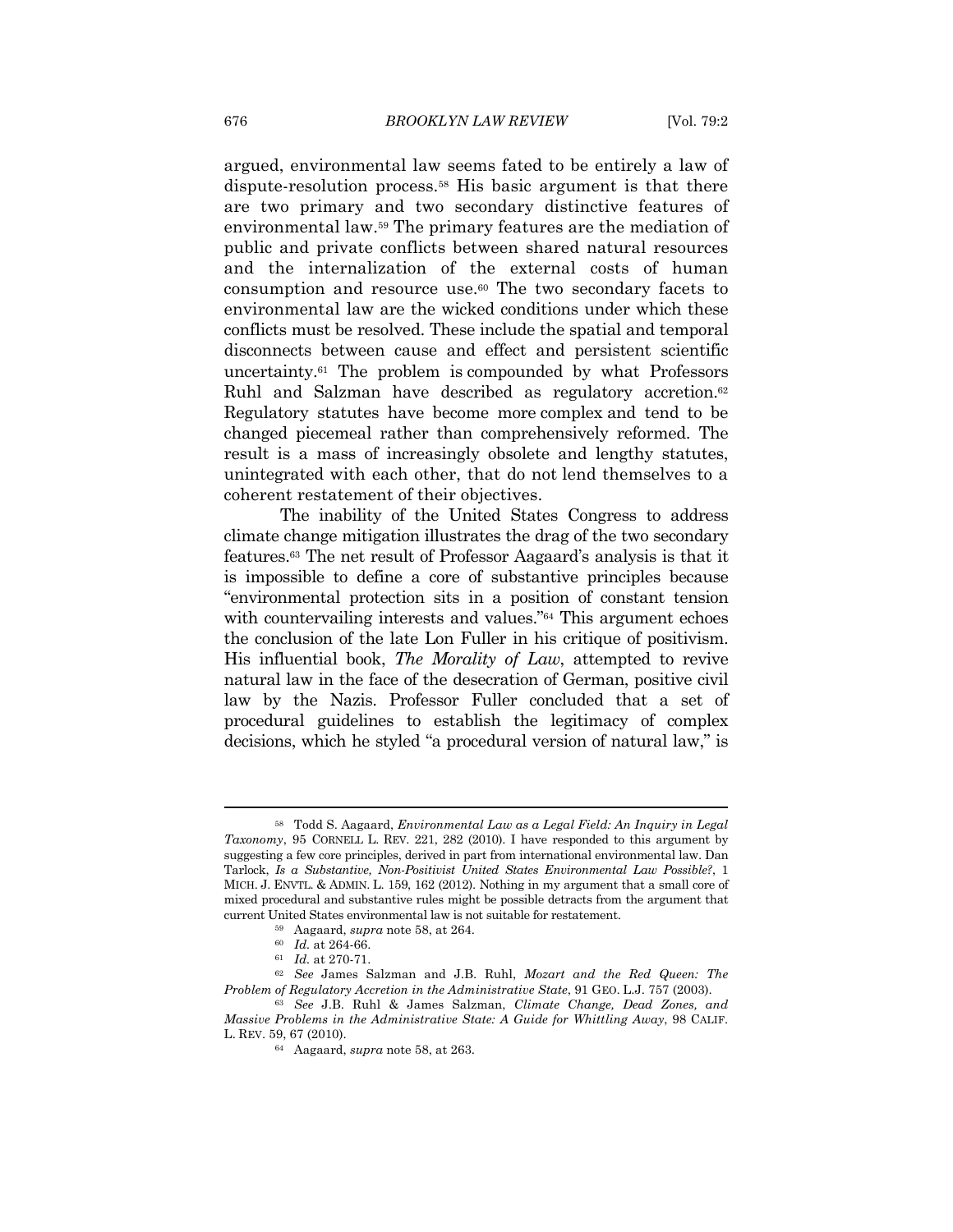all that we can expect of a just legal system.65 He accurately predicted the course of environmental law.

#### II. PLEASE, NO RESTATEMENT OF ENVIRONMENTAL LAW

Despite the many problems sketched above, the ALI could undertake a *Restatement of Environmental Law*. The Institute continues to move into recent fields as illustrated by its forthcoming *Restatement of Employment Law* and its ongoing *Restatement of Consumer Law*. A *Restatement of Environmental Law*, however, would not be a good idea for two reasons. First, although the ALI does nudge courts toward new rules grounded in contemporary society, any Restatement is inherently backward-looking. There must be something to restate. Second, there must be something worth restating. For example, despite the confusion in current American Indian law, the *Restatement (Third) of The Law of American Indians*' stated objective is "to cement a set of generally agreed upon foundational principles that could shape further developments in the field."66 Or, as the Reporter has put it, the ALI intends "to bring clarity to the field and to highlight its importance."67 These stated objectives strike fear into the hearts of most tribes and tribal lawyers. Clarity in the form of a Restatement could freeze Indian law into the series of Supreme Court decisions that jeopardize the federal government's current Indian policy of maximum tribal autonomy. When compared with Indian law, the problem of finding something worthwhile to restate for environmental law is even worse.

The basic problem for environment law is, as the previous discussion indicates, that there is very little to cement or restate. There is no common law or any constitutional or quasi-constitutional environmental law jurisprudence. Further, the many federal appellate and Supreme Court cases construing the various statutes that make up positive environmental law have failed to produce a set of coherent environmental law principles that could be restated.

There are many reasons for this state of affairs. The root of the problem is that our view of nature is radically

<sup>65</sup> FULLER, *supra* note 15, at 96. 66 *ALI Begins Work on Three New Restatements*, *supra* note 37. 67 Shannon Duffy, *Q&A with Professor Matthew Fletcher*, A.L.I. REP. (Fall 2012), http://www.ali.org/\_news/reporter/fall2012/05-professor-matthew-fletcher.html.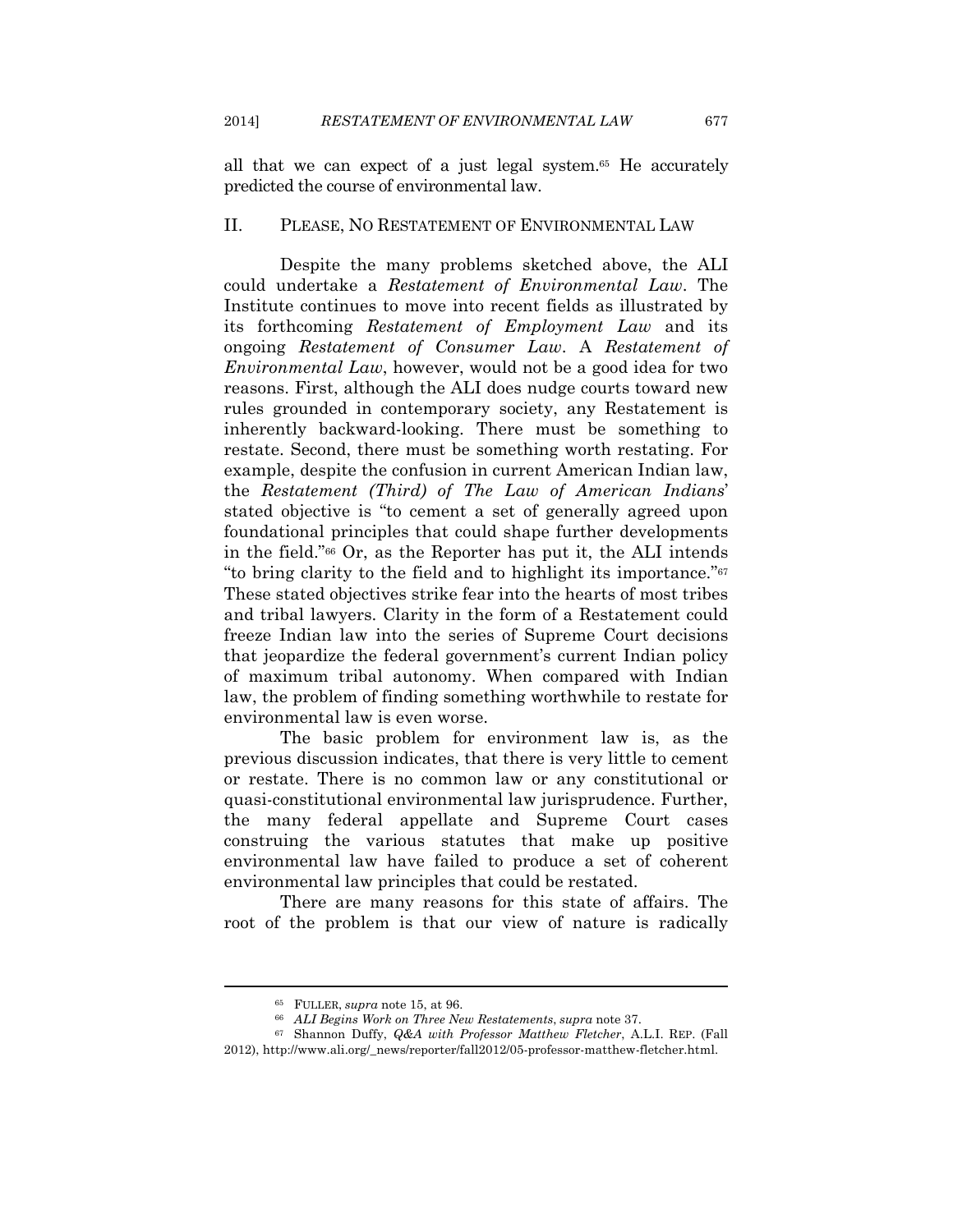changing.68 Originally, it was assumed that nature was perfect and that as much of it as possible should be fenced off from human intervention. This view has been eroded by the emergence of more sophisticated theories of ecosystem behavior, which recognize the dynamic nature of ecosystems. Thus, the objective, according to these theories, is not to preserve ecosystem stability but to maintain their resilience over time. As a leading ecologist explains, "some of the most telling properties of ecological systems emerge from interactions between slow-moving and fast moving processes and between processes that have a large spatial reach and processes that are relatively localized. Those interactions are not only non-linear; they generate alternating stable states."69 As a result, the original concept of resilience as a near equilibrium steady state has been replaced, and ecologists try to measure resilience "by the magnitude of disturbance that can be absorbed before the system changes its structure by changing the variables and processes that control behavior."70 For law, this means that all attempts to manage nature are experiments; each experiment will have different targets and protocols. This pushes the law from substantive to procedural.71

#### **CONCLUSION**

To grapple with the continuing challenge of environmental law, we must look forward rather than backward. Environmental history teaches that humans, since at least the time of the Ancient Greeks, have viewed the earth as a treasure chest to be exploited to sustain human welfare irrespective of the social costs and limits.72 The conclusion that we students of environmental protection have drawn is that, in order to reverse this history of exploitation, we must develop a

<sup>68</sup> *See* Jedediah Purdy, *American Natures: The Shape of Conflict in Environmental Law*, 36 HARV. ENVTL. L. REV. 169, 172-74 (2012) (discussing the different views of nature that have emerged and how these views influence environmental law). 69 C.S. Holling et al., *In Quest of a Theory of Adaptive Change, in* PANARCHY:

UNDERSTANDING TRANSFORMATIONS IN HUMAN AND NATURAL SYSTEMS 3, 9 (Lance H. Gunderson & C.S. Holling eds., 2002).<br><sup>70</sup> C.S. Holling & Lance H. Gunderson, *Resilience and Adaptive Cycles, in* 

PANARCHY: UNDERSTANDING TRANSFORMATIONS IN HUMAN AND NATURAL SYSTEMS, *supra* note 69, at 25, 28. 71 *See* J.B. Ruhl & James Salzman, *Gaming the Past: The Theory and* 

*Practice of Historic Baselines in the Administrative State*, 64 VAND. L. REV. 1 (2011).<br><sup>72</sup> E.g., JENNIFER A. ANDERSON, MAHOGANY: THE COST OF LUXURY IN EARLY AMERICA (2012).